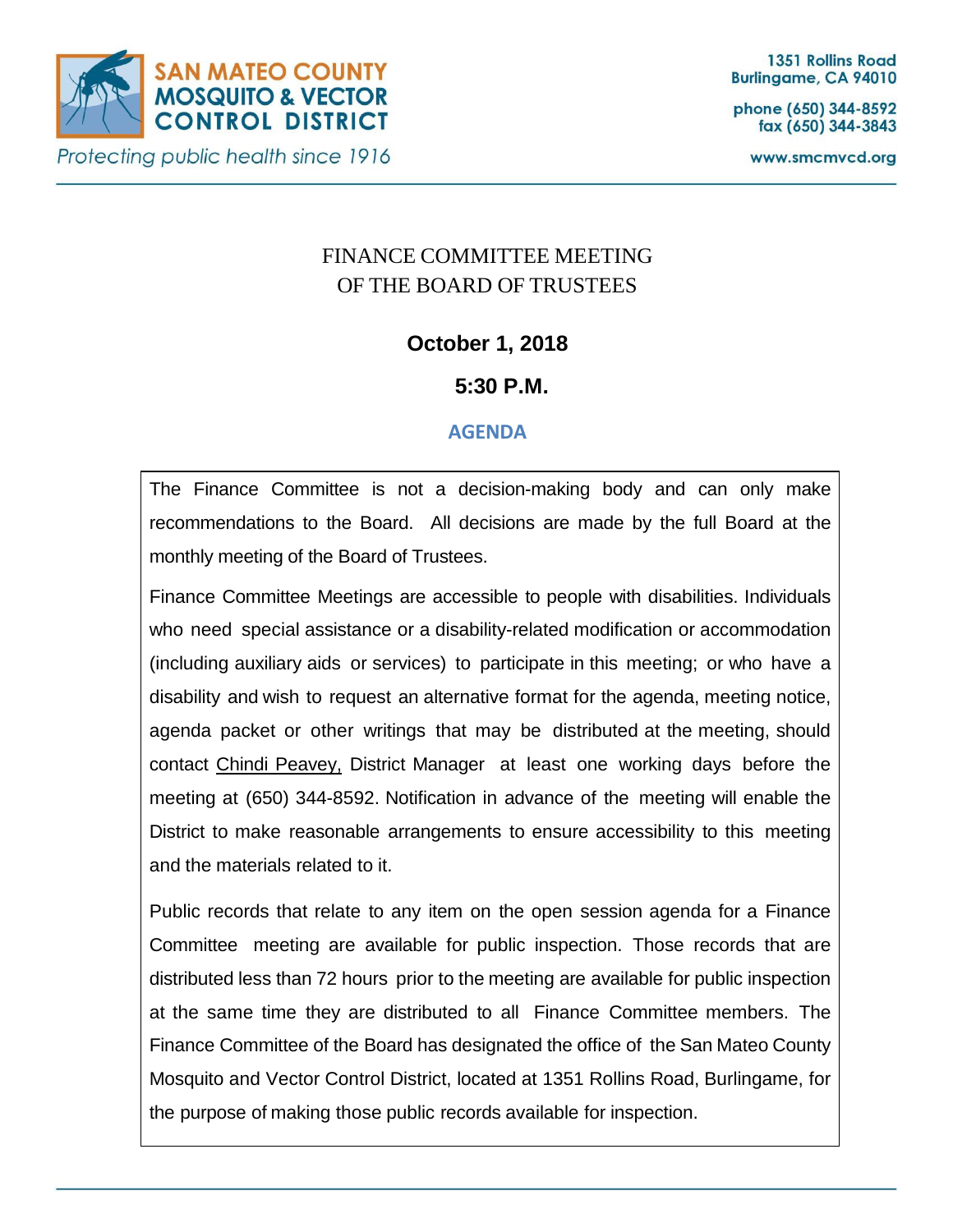### **1. CALL TO ORDER**

#### **2. PLEDGE OF ALLEGIANCE**

#### **3. ROLL CALL**

Mason Brutschy (Chair), Town of Atherton Muhammad Baluom, City of Millbrae Ray Williams, Town of Portola Valley Robert Riechel, City of San Bruno Rick Wykoff, City of Foster City

### **4. PUBLIC COMMENTS AND ANNOUNCEMENTS**

This time is reserved for members of the public to address the Finance Committee of the Board relative to matters of the Committee not on the agenda. No action may be taken on non-agenda items unless authorized by law. Comments will be limited to five minutes per person (or ten minutes where a translator is being used).

#### **5. REGULAR AGENDA**

- A. Review Monthly Financial Reports
	- Financial Report for August, 2018
	- **Action** Motion to recommend the Board Approve the Monthly Financial Reports
- B. Consider alternatives for the budget surplus from FY 2017-18
	- Consider Allocation of District funds among the Reserve Funds and creation of a Pension Rate Stabilization Reserve Fund
- **Action** Motion to recommend the Board Approve changes to the District Reserve Fund Policies and allocation of Reserves
- C. Review four Financial Policies from the District Policy Manual
	- District Policy 6040 Cash Disbursements no changes proposed
	- **Action** Motion to recommend Board approval of District Policy 6040 with no changes
		- District Policy 6060 District Insurance consider updates to the coverage amounts in this policy
	- **Action** Motion to recommend Board approval of changes in District Policy 6060